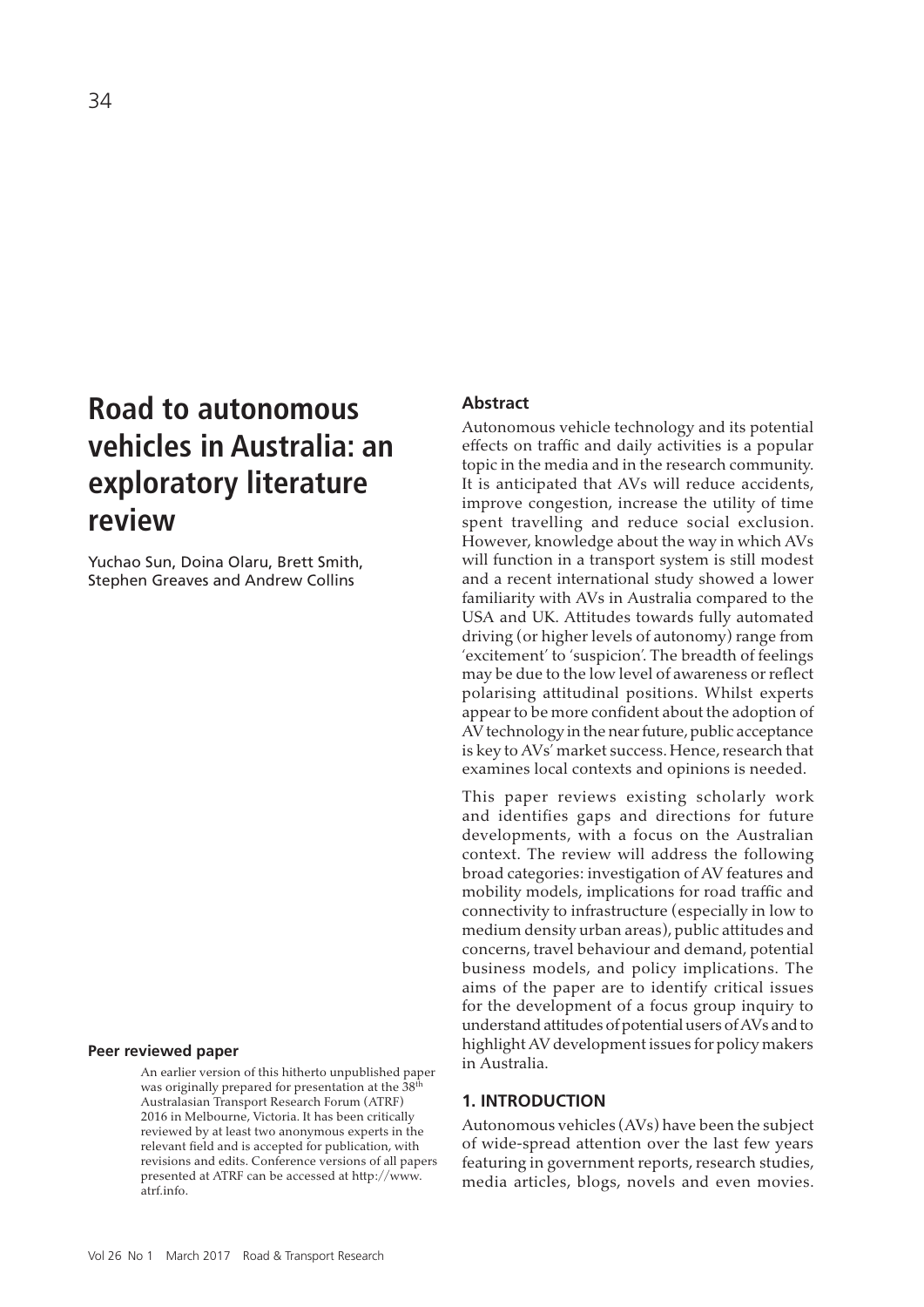AVs have captured the imagination and interest of stakeholders through their potential implications for transforming personal mobility and society as a whole (Schoettle & Sivak 2014a,b; Howard & Dai 2014: Kyriakidis, Happee & de Winter 2015; Madigan et al. 2016). In a recently released Smart Cities Plan, the Australian Government (2016) advocates a 'technology first' approach to solve our planning challenges. It lists AVs as a transformational technology that will have fundamental impacts on our cities. Although few will argue against this, there are still many unknowns associated with AVs, from both social and technical aspects. For example, attitudes towards fully automated driving (or higher levels of autonomy) range from 'excitement' to 'suspicion' (Bazilinskyy, Kyriakidis & de Winter 2015; Kyriakidis et al. 2015). Some anticipate that AVs will reduce accidents, improve congestion, increase the utility of time spent travelling and reduce social exclusion, while others remain unconvinced. This is partly due to our limited understanding about the way in which AVs will function in an already complex transport system.

The uncertainty and divided opinions around AVs, together with general inertia in transport systems, suggests that significant time will be required before we see AVs running down city streets on a largescale. For instance, in a recent study of 109 countries and 5000 participants, Kyriakidis et al. (2015) found that almost one-third of participants do not believe that fully automated AVs will reach 50% market share before 2050. Compounding this, Australia is a relative laggard in the AV space, with a handful of trials (discussed later in the paper) but as yet no firm direction from the federal level. Interestingly, a recent study suggests Australian respondents had the highest general positive opinion compared to those from the U.S. and UK (Schoettle & Sivak 2014a).

Given this context, this paper reviews recent experiences of AVs and speculates on what the future might hold for Australia. While there are a myriad of levels of automation, for this review we focus primarily on full-time automatic driving with no requirement for human intervention. Section 2 provides some historical milestones in the evolution of AVs, Section 3 presents the impact of AVs on traffic, followed by public acceptance and likely demand changes (Section 4). Potential business models are included in Section 5 with policy impacts covered in Section 6. Finally, we present an overview of current trials in Australia before drawing some concluding thoughts.

## **2. EVOLUTION OF AVS**

While the terms *autonomous* and *automated* are closely related, they have been loosely used. The US National Highway Traffic Safety Administration (NHTSA) defines automated vehicles as those capable of actuating at least some mission-critical controls with no human intervention (NHTSA 2013), most of which are related to longitudinal and lateral movement of the vehicle (Le Vine, Zolfaghari & Polak 2015). NHTSA classifies five levels of automation (levels 0−4), ranging from no automation to full automation. By comparison, the Australian National Transport Commission (NTC 2016a) adopts Society of Automotive Engineers International Standard J3016 (SAE 2014) that defines six levels of automated driving (levels 0–5). Most people's understanding of the term autonomous vehicle would probably refer to the highest level in both definitions, which means vehicles can make end-to-end trips independently. Nevertheless, there are also partial AVs, which can perform autonomous driving under certain circumstances.

Shladover (2009) argues that autonomy and automation are two different and orthogonal concepts. He defines autonomous as the opposite to cooperative so a vehicle could be fully automated but not cooperative, i.e. it purely works on local information gathered by its sensors, with no vehicle-to-vehicle (V2V) or vehicle-to-infrastructure (V2I) communication. In fact, Shladover and others suggest that AVs are likely to produce limited or no benefits to traffic performance without being connected, an issue which impacts dialogue attesting to their individual and societal benefits. On the other hand, autonomous driving provides the technical basis for unleashing their full potential of vehicular communication in the form of autonomous interaction between vehicles (Dresner & Stone 2008).

# **3. IMPACT ON TRAFFIC SYSTEM PERFORMANCE**

One of the most highly anticipated benefits of AVs is improved traffic system performance. The potential improvements are expected to be achieved through stabilised traffic flow, increased vehicle platooning, intersection capacity, and reduced accidents. Each of these elements is considered in the following subsections.

# **Stabilising traffic flow**

Imperfect human driving behaviour (Orosz & Stépán 2006; Zhang & Orosz 2013) often causes instable traffic flow so there is anticipation that robotic driving systems will reduce congestion on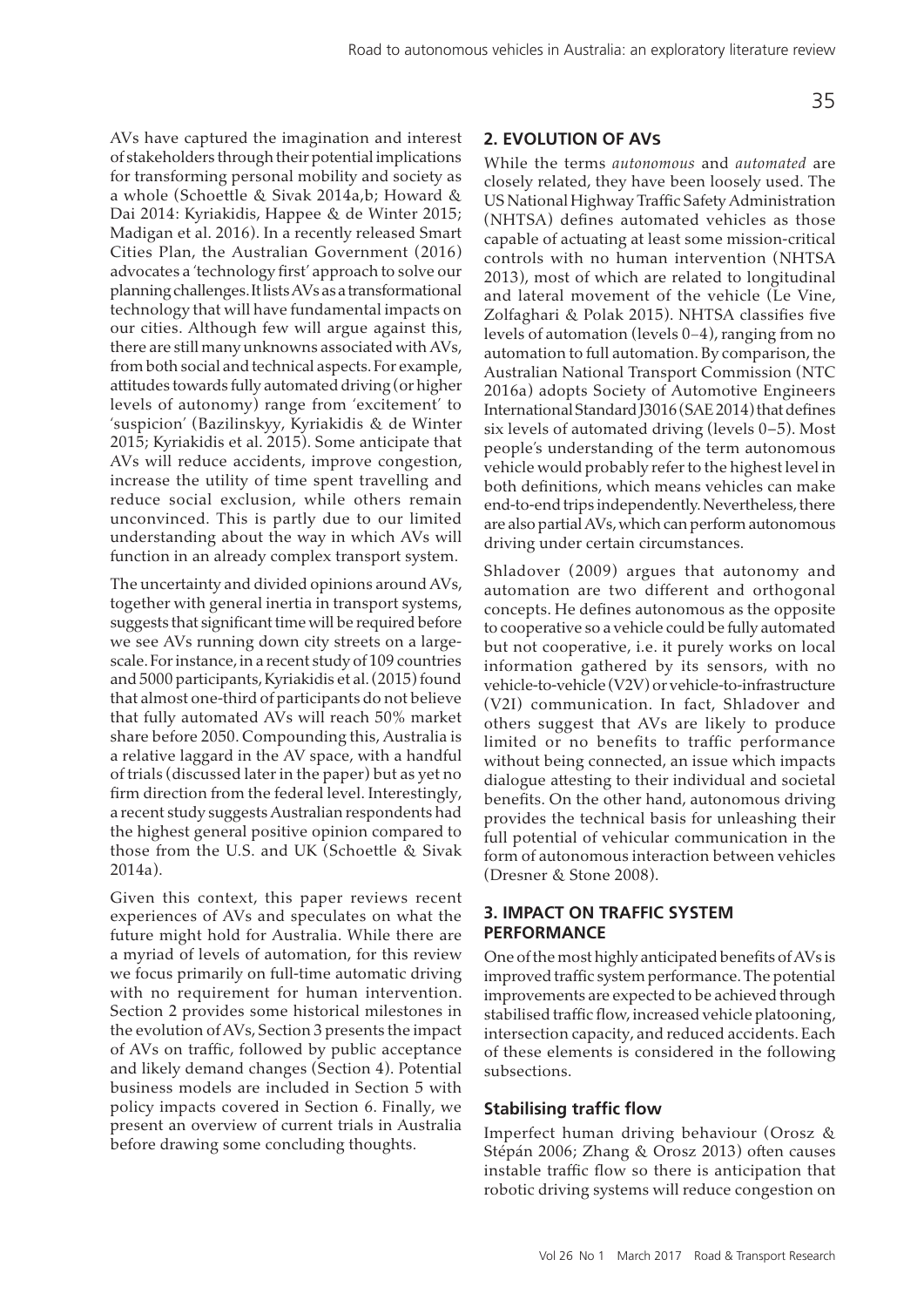freeways by stabilising traffic flows. Currently, there is insufficient evidence on how driverless vehicles will behave, plus there will be natural variations between different vehicle brands. Nonetheless, their likely effect on freeway traffic can be estimated by looking into the relatively large body of research on Adaptive Cruise Control (ACC) systems. These systems perform lower levels of automation under NHTSA and SAE's definition. They control the vehicle's longitudinal motion based on local information gathered from the vehicle's forwardlooking sensor, which monitors the movement of the immediately preceding vehicle and try to achieve the desired speed when it is safe to do so (Arnaout & Arnaout 2014). One would expect AVs will have similar driving characteristics to vehicles with ACC under certain conditions, especially on freeways.

Unfortunately, there have been contradictory conclusions on whether ACCs can improve traffic flow in mixed traffic with human drivers (Arnaout & Arnaout 2014). Assuming they can, there has to be a minimal market penetration in order to achieve a notable improvement – the same argument holds true for realising safety benefits, which will be discussed later. The estimates vary markedly from 10% of the vehicles being AVs (Kesting et al. 2008) to 60% (Vander Werf et al. 2002).

The limitation of ACCs is their total reliance on their local sensory inputs information. It is difficult to detect the preceding vehicle's acceleration with very high accuracy and low latency so typically a minimal headway of one second or higher is assumed (Shladover 2009; van Nunen et al. 2012). While this offers an improvement on human gap acceptance of about 1.6 seconds (Shladover 2009), it is arguably not as low as people imagined. Horn (2013) has proposed a bilateral ACC, which not only looks forward but also backwards, and claims it can stabilise traffic flow at high density. However, it requires most cars to be equipped with this system.

Consequently, cooperative adaptive cruise control (CACC) has been proposed (e.g. Davis 2007; Arnaout & Arnaout 2014) to overcome the limitations of ACC by vehicular communication, maintaining so-called string stable platoons (Ge & Orosz 2014; Davis 2004), which is difficult for human drivers due to their slow reactions (Zhang & Orosz 2013). In addition to higher level of service, stable traffic flows also have the benefit of reduced energy consumption through less stop-and-start.

## **Platooning**

Another much publicised advantage of automated driving is the ability to form platoons, especially on the freeways. The main advantages of platooning include higher vehicle density and the reduction of energy consumption because of reduced air drag (Shladover 2009), which is not possible for human drivers at a high speed because they need large headways. Empirical data from California show that at the speed of 100 km/h, human driven vehicles can only achieve about 11% of longitudinal length utilisation (Shladover 2009). Platooning is hoped to increase throughput through higher vehicle density. However, research again suggests that isolated AVs will not be able to perform this task effectively without V2V communication (Liang & Peng 2000; van Nunen et al. 2012). There are also concerns on how platoons interact with non-equipped vehicles and the potential negative impacts on ordinary drivers in a mixed traffic (e.g. Gouy et al. 2014).

## **Intersection capacity and comfort**

Intersections present more challenges to AVs than freeways because of more conflicting movements (Li et al. 2013). Researchers have envisaged new ways of intersections controls incorporating AV technology, which would improve intersection capacity (e.g. Li et al. 2013; Tachet et al. 2016; Lu & Kim 2016; Dresner & Stone 2008; Guler, Menendez & Meier 2014). Some require radical departure from the conventional signal controls such as the slot-based system (Tachet et al. 2016) and dynamic lane reversal (Levin & Boyles 2016), for which full market penetration is required and customer acceptance would be a challenge; others are designed to work with a mixed flow of human driven vehicles and AVs (e.g. Guler 2014). Most of these systems require V2V/V2I communication. Florin & Olariu (2015) provide a recent review on how vehicular communications can be used for signal optimisation. Much of the current research focuses on analysing single intersections, which is the necessary first step, but it will be interesting to see how much improvement they can achieve in a network where interaction and coordination of the intersections would have an impact.

Infrastructure investment aside, V2V/V2I communication implementation would require a significant transition time. In the interim, how disconnected AVs (that purely reply on local sensors) would interact with the conventional signalised intersections' capacity is less clear. Le Vine et al. (2015) cast doubts on the potential impact of AVs at existing signalised intersections, if they are not integrated with V2V/V2I communication.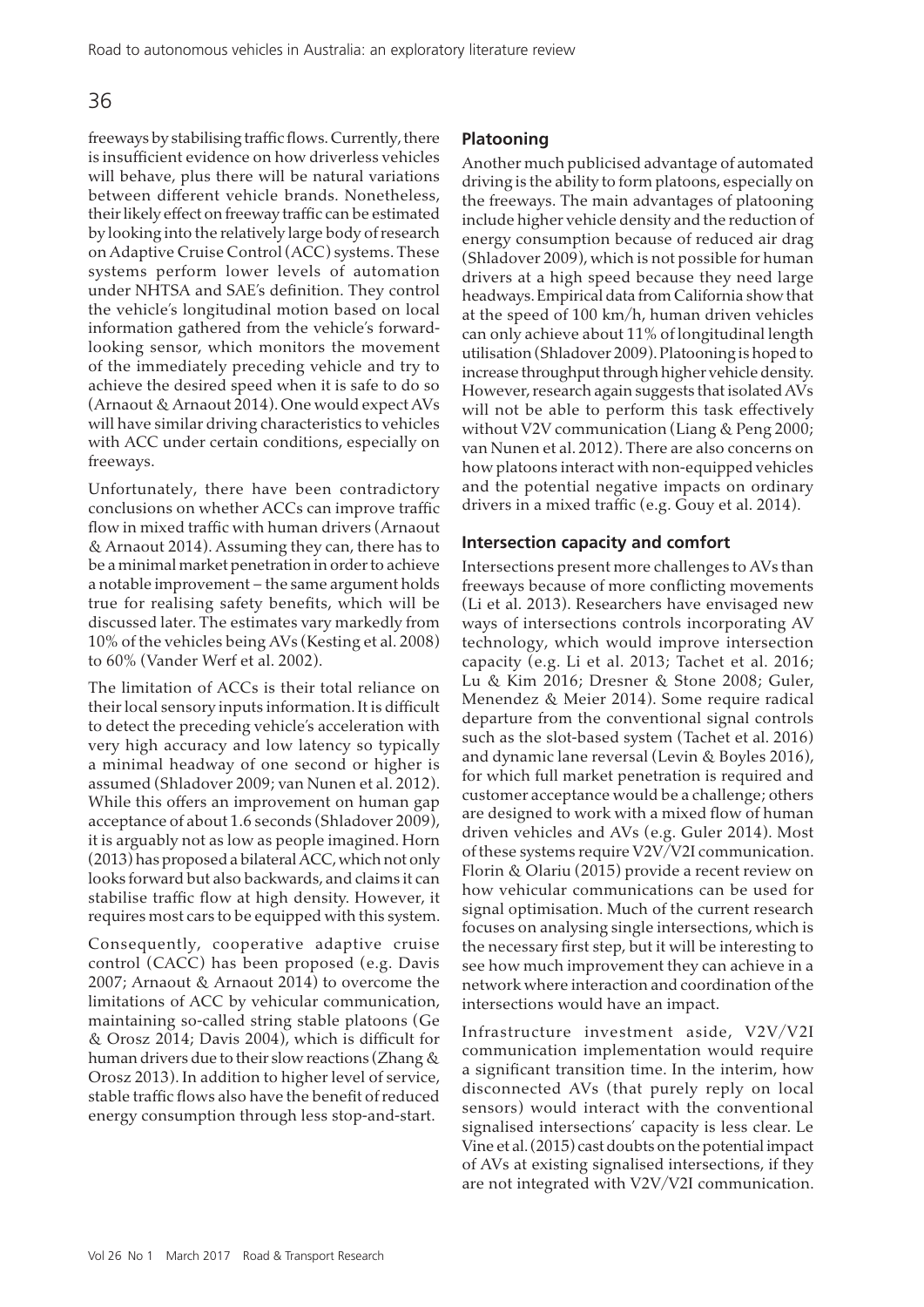This could be also extrapolated at the link level and the road network. Le Vine et al. (2015) also concluded that if AVs are designed to prioritise passenger comfort, they might actually decrease intersection capacity and cause longer delays to vehicles (compared to the all human-driving base case).

The issue of passenger comfort of AVs has been mentioned by several authors. There are some possible technical solutions to the problem, such as tilting the vehicle to counter the longitudinal and lateral accelerations (Le Vine et al. 2015), but how much cost they would add is unknown, especially for large vehicles. In addition, the potential for AVs to enable more productive or enjoyable time use, raises questions around potential trade-offs between 'smoothness' of the ride and quicker reaction times.

## **Accidents**

Clearly, reducing accidents will increase travel time reliability and reduce congestion (NHTSA 2013; Fagnant & Kockelman 2015). As pointed out by Fagnant and Kockelman (2015), while there is the potential for machine failures and hacking, AVs do not drink and drive, do not drive tired, get distracted, or use drugs, and do not speed or break laws. Given that the U.S. National Highway Traffic Safety Administration attributes the driver as the critical reason in 94% of the total crashes (Singh 2015), it is reasonable to assume AVs will be generally safer. However, the benefits would depend on the proportion of AVs in the traffic mix and the communication between vehicles and infrastructure (Petit & Shladover 2015), because while an AV can be programmed to be logical, conventional traffic cannot. On-road trials of AVs in mixed traffic in the U.S., attest to this issue with higher crash rates (on a per kilometre basis) reported for AVs, largely from being hit by humanoperated conventional vehicles (Schoettle & Sivak 2015a). It is also worth noting, that at the time of this study, there were no instances of AVs being at fault in any of the reported crashes. However, on May 7<sup>th</sup>, 2016, the first fatality directly attributed to a system failure in an AV was reported although it must be stressed at the time of writing the exact cause of the accident is still under investigation.1

# **4. ISSUES, PERCEPTIONS AND ATTITUDES**

Any study assessing the future of new technologies should evaluate the determinants of the adoption process. Given that consumer preferences, socioeconomic factors and social interactions all influence the pathway and speed of adoption, we start by considering what some of the potential issues are with AV adoption before considering, more broadly, what has been reported to date around public perceptions and attitudes towards AVs.

# **Potential issues with AV adoption**

AV uptake is a complex issue and a highly convenient mobility option comes with negative impacts as well, some of which are hard to anticipate at the moment, including: greater obesity, loss of competencies and skills (Bazilinskyy et al. 2015), and over reliance on machines (Trimble et al. 2014; Howard & Dai 2014). The range of individual concerns already expressed include: lack of trust in the capabilities of AV and their networking (Fraedrich & Lenz 2014); specific risks for crashes (Daziano, Sarrias & Leard 2016) that may be generated by non-AV traffic participants (Bazilinskyy et al. 2015), hacking of the systems (Fagnant & Kockelman 2015), data transfer to third parties, and deprivation from the joy of driving (Fagnant & Kockelman 2015; Kyriakidis et al. 2015).

Carlson et al. (2014) report that trust increases with the past performance of the system, with research on reliability or validation of the system, and through the reputation of the designer and manufacturer of the system; still, numerous trust issues remain unresolved and under review (Howard & Dai 2014; Kyriakidis et al. 2015). The classical dilemma of 'who is the AV saving?' in a crash produced by a fallen object or an inattentive cyclist on the road, suggests that the public is equally unlikely to leave this decision in the hands of a computer scientist incorporating rules of operation for AV or of a machine, learning from itself how to drive safely.

Trimble et al. (2014) argue that two of the three types of trust (overtrust and distrust as opposed to calibrated trust) may affect the uptake of AVs. Whereas calibrated trust (match of individual beliefs and system capabilities) supports appropriate application, overtrust can lead to misuse and distrust to disuse, which are equally damaging. Extended periods without performing driving may also lead to losing this skill, as memory fades and driving reactions may be less efficient. This is seen as problematic, especially if there is a need to override an AV. Related to this, AVs may erode the internal locus of control (Howard & Dai 2014), or the perceived possibility to control events. Schoettle & Sivak (2015b) showed that 96% of their sample expressed the desire that steering wheels, brake pedals, and some controls remain available in AV cars.

<sup>1</sup> https://www.theguardian.com/technology/2016/jun/30/teslaautopilot-death-self-driving-car-elon-musk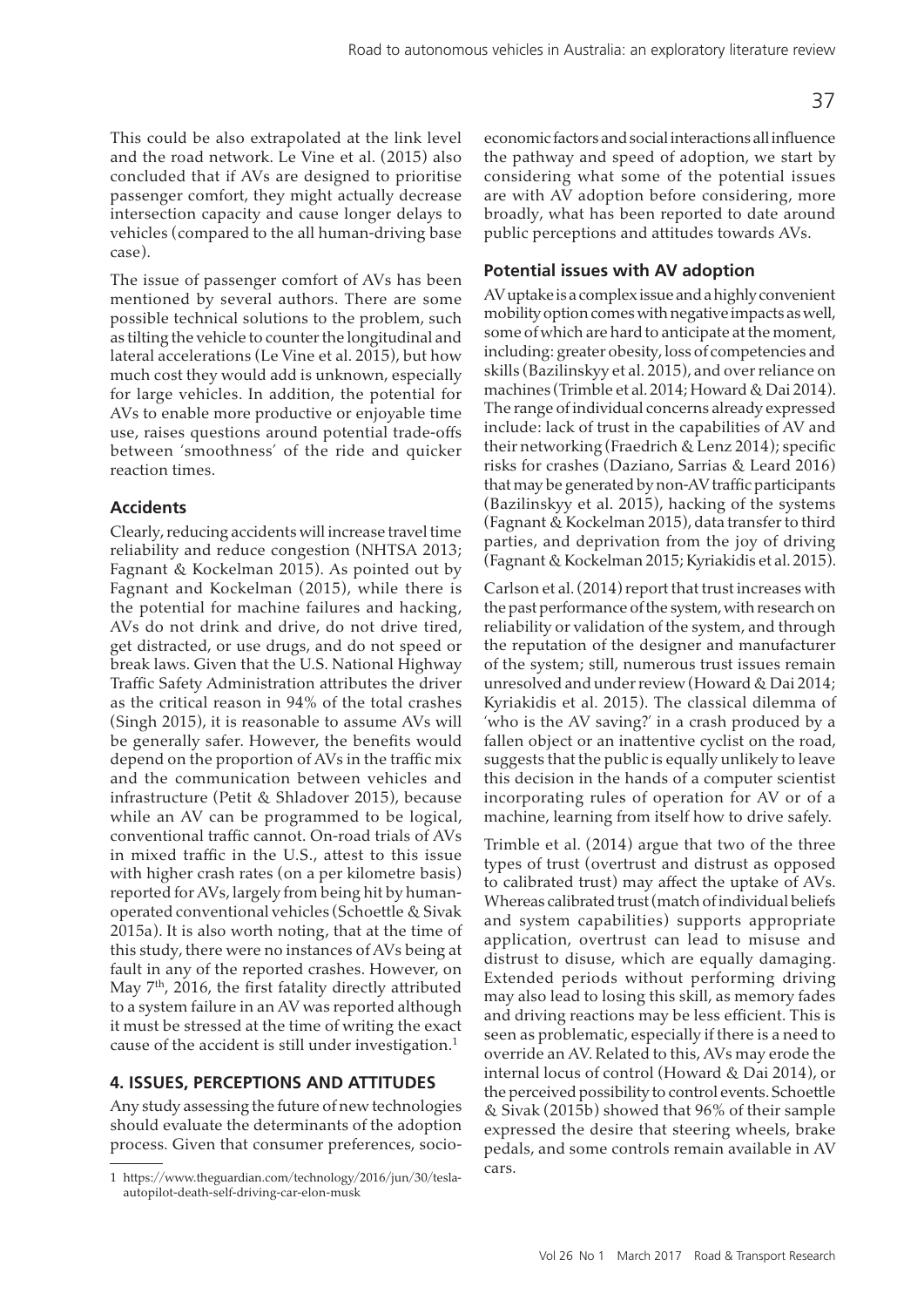Many members of the community have raised issues of privacy, likely to increase once data sharing and V2V/V2I communication become mainstream operation. Using current examples of intelligence collected on purchasing preferences and searches, or from monitoring of personal activity patterns, apprehensions about 'who would own and control the data' and 'with who is shared and for what purpose', are well founded.

Finally, electronic security concerns are also at the top of the list of issues to be resolved (Schoettle & Sivak 2014b,c; Kyriakidis et al. 2015).

*Computer hackers, disgruntled employees, terrorist organizations, and/or hostile nations may target AVs and intelligent transportation systems more generally, causing collisions and traffic disruptions. (Fagnant & Kockelman 2015: 177).*

Their study distinguished between the acts of espionage (information gathering) vs sabotage (compromising the system's normal operation). Whereas for the individual the former gets more prominence (responsibility for good operation of the system is seen as an organisational aspect), tampering with the system could have long lasting repercussions.

# **Public opinion and AVs**

Several large sample public opinion studies have highlighted positive attitudes (Payre, Cestac & Delhomme 2014), as well as *'non-negligible level of reluctance'* (Kyriakidis et al. 2015: 128). This mixture/ ambivalence towards AVs is expected considering the uncertainties surrounding the technology (Daziano et al. 2016). However, levels of awareness and cultural differences, have led to a wide range of attitudes around the globe. For example, people in Germany and China are reportedly more aware of AVs compared to those in Japan (Sommer 2013) and more US respondents have heard about AVs compared to their UK and Australian counterparts (Schoettle & Sivak 2014a). Evidently, there may also be considerable heterogeneity in preferences for automation. For instance, using a nationwide online panel, Daziano et al. (2016) found a substantial share of the sample willing to pay more than \$10 000 for automation, with an equally large number unwilling to pay any amount. This suggests that flexible policies may be required for a successful adoption of the technology.

This may be associated with the more positive attitudes towards AV: more positive responses and fewer negative responses were received from the Australian sample, than UK and US (Schoettle & Sivak 2014a); similarly, respondents in China and India are substantially more interested in acquiring AVs than the Japanese respondents (Schoettle & Sivak 2014b).

Comparable differences are shown when expert opinion is elicited. A survey of London transport professionals showed hesitation that the timing for level 3 and 4 AVs to become commonplace would be earlier than 2040 (Begg 2014), whereas participants in the Automated Vehicles Symposium 2014 saw 2030 as feasible for full automation freeway driving (Underwood 2014).

Coming back to studies focusing on Australian respondents, a number of benefits were cited in Schoettle & Sivak (2014a): safety, as AVs would lead to reduced crashes (72.3%); reduced severity of crashes (73.5%); improved emergency response to crashes (68.7%); less traffic congestion (47.5%); shorter travel times (44.8%); lower vehicle emissions (62.3%); better fuel economy (70.1%); and lower insurance rates (54.6%). Despite these positive results, only 12.7% of the Australian sample indicated that they would not be concerned at all about driving or riding in a level 3 AV or 11.5% in a fully automated vehicle (Schoettle & Sivak 2014a, Table 3, p.9).

In summary, education and exposure may encourage the public to have a more positive attitude towards AVs, but concerns about liability, control, security represent a hurdle and will take some time before AVs will be accepted.

# **5. IMPACT ON TRAVEL BEHAVIOUR AND DEMAND**

A key argument for AVs is that overall they will provide greater mobility for more people and if managed appropriately through vehicle sharing and optimal routing, lead to greater system efficiency. However, the potential attractiveness of AVs has also generated concerns over the potential to generate more car-based demand, leading to more congestion on city streets. This section considers the main drivers of this 'induced demand'.

# **Induced demand**

Given their potential to provide personal independence and an appealing travel option for many, AVs may generate substantial new demand for car travel. AVs may facilitate travel for segments of the population currently excluded, and offer comfortable travel conditions, conducive to a more productive and/or enjoyable time use. This could change the perceived value of time (VOT), i.e. reduce the 'time cost' of travel, which in turn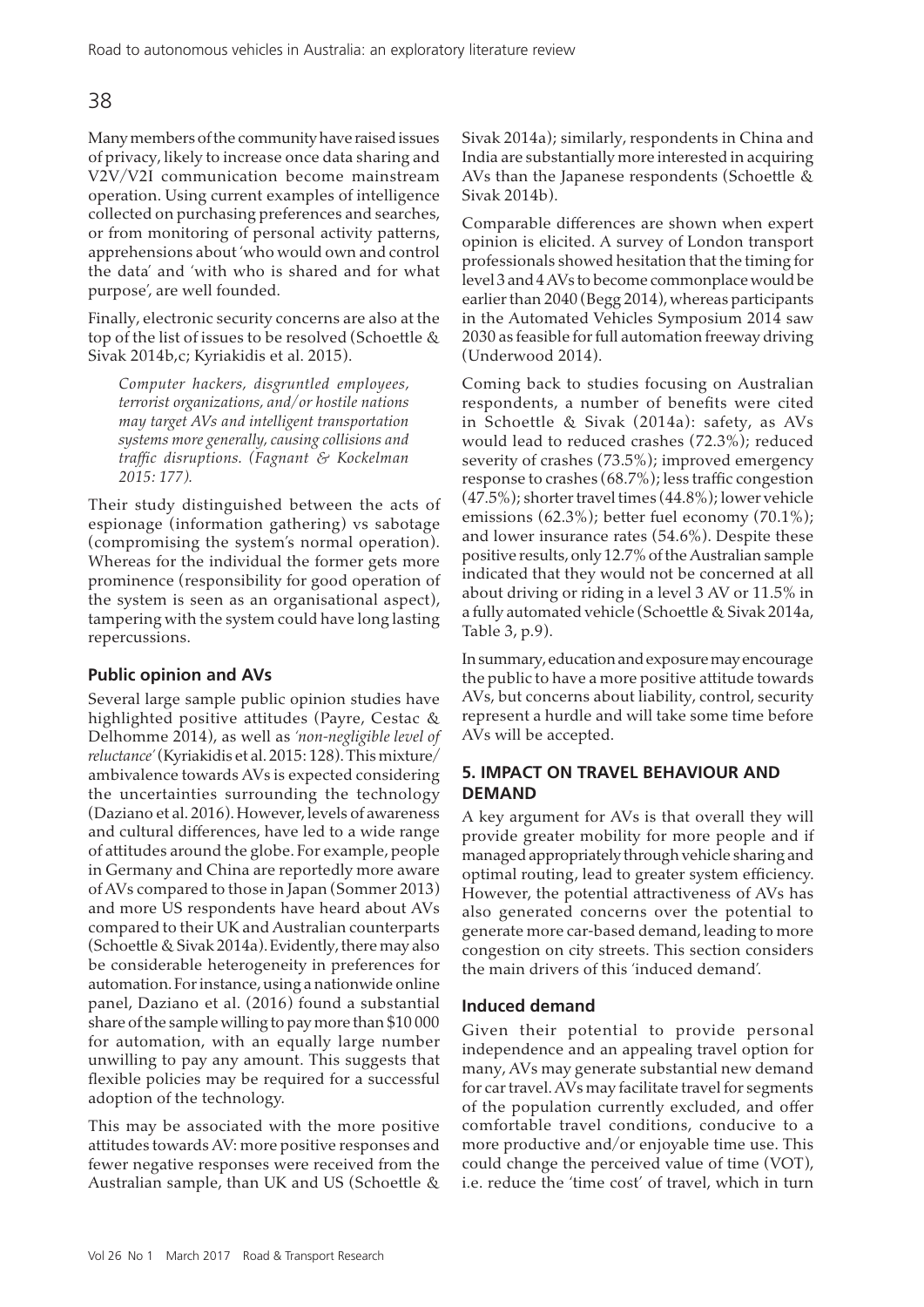may induce higher demand in terms of numbers of trips and longer distances than before. There is also a less desirable effect that may be associated with the new demand: empty runs or long parking times for vehicles that are doing only point-to-point services, further urban sprawl by relocating to more attractive or less expensive areas (because travel cost decreases and utility increases). These issues are considered in more detail.

## **Uptake by people with mobility restrictions**

One of the main appeals of AVs is their ability to offer car-based mobility for a number of currently disadvantaged groups, such as the elderly (with notable decline in vehicle license holding and agerelated impaired driving aptitudes) and individuals with disabilities (which preclude them from driving) (Howard & Dai 2014; Fagnant & Kockelman 2015; Anderson et al. 2016). This was consistently highlighted as a 'plus' for AVs, because enhanced mobility is associated with a positive quality of life and health outcomes.

In addition to individuals unable to drive, AVs create mobility solutions for those unwilling to drive or prohibited from driving for various reasons. Thus, regardless of the circumstances that lead to losing the privilege to drive, AVs provides a corrective solution for the lack of mobility, which may hinder social interaction and participation in community life. Lack of independent mobility could result in critical reductions in wellbeing and negative symptoms, and although public transport and other on-demand solutions may alleviate the situation, they are not seen as being as flexible as AVs.

## **Eliminating negotiation between family members**

Autonomous vehicles also enable those too young to drive by themselves to be taken to their activities, with or without an accompanying adult. This may resolve some of the challenges of trip chaining and sequencing of activities for parents who are often forced to organise their own work at other hours than the children's school program and to negotiate their schedules. As indicated, this is expected to have positive impacts for individual and family wellbeing (Wight, Raley & Bianchi 2009).

AVs may also solve some of the 'disruptions' of family routines (Wight et al. 2009) by either allowing all family members to be together during the AV ride (having family time, relaxing together, or conducting other activities, separately), or freeing up adults to undertake work and non-work activities at other locations than that of their children. The

latter case assumes that parents and carers would be comfortable to let their children be 'free range' in the company of a robotic vehicle, with various degrees of monitoring for the trip, an assumption that clearly needs further scrutiny. Furthermore, by eliminating the joint travel, these new movements generate extra road capacity demands, especially if they are not spread evenly during the day.

## **Better/more productive time use**

A fully automated vehicle, by releasing the driver from the driving task, potentially opens up the opportunity for other activities to be conducted during the trip. Combined with the likelihood of a transformed layout of the vehicle, AVs offer the benefit of converting travel time to reach various locations into productive and/or more enjoyable activities: working, resting, eating meals, watching movies, reading books or magazines, making phone calls, and socialising (Schoettle & Sivak 2014a; Fagnant & Kockelman 2015). In the context of an increasingly 24/7 economy and with the diffusion of work hours outside standard 9 a.m. to 5 p.m., the potential to conduct other less stressful or demanding activities during driving could potentially improve social interaction and worklife balance for many individuals (Wight et al. 2009).

In their three-country comparison, Schoettle & Sivak (2014a) showed that after 'watching the road', the next top choices of activity while riding the AV were: 'reading' (#1 in US and UK and #3 in Australia); 'text or talk with friends/family' (#1 in Australia, #2 in the US and #3 in the UK); and 'sleep' (#2 in the UK and Australia and #3 in the US) (p.18). This in turn has the potential to substantially decrease the VOT due to productivity gains and or higher utility of travel, with policy implications for evaluating alternative transport projects (where VOT savings is a core element in cost-benefit evaluations).

## **Secondary demand (extra movements, empty runs)**

AV operation, not requiring human presence, facilitates delivering freight and unlicensed individuals reaching their destinations. However, if AVs do not serve multiple demands (as in a shared program), the empty runs after deliveries and dropoffs may increase the number of vehicles on the road and the vehicle-mileage (e.g. if the AVs are self-parking in less expensive areas). These extra movements and distances depend heavily on the level of AV penetration. Fagnant and Kockelman (2015) estimate an excess of 20% at 10% AV market share, but only 10% at 90% market share (p.172). This suggests that a shared mobility model (on-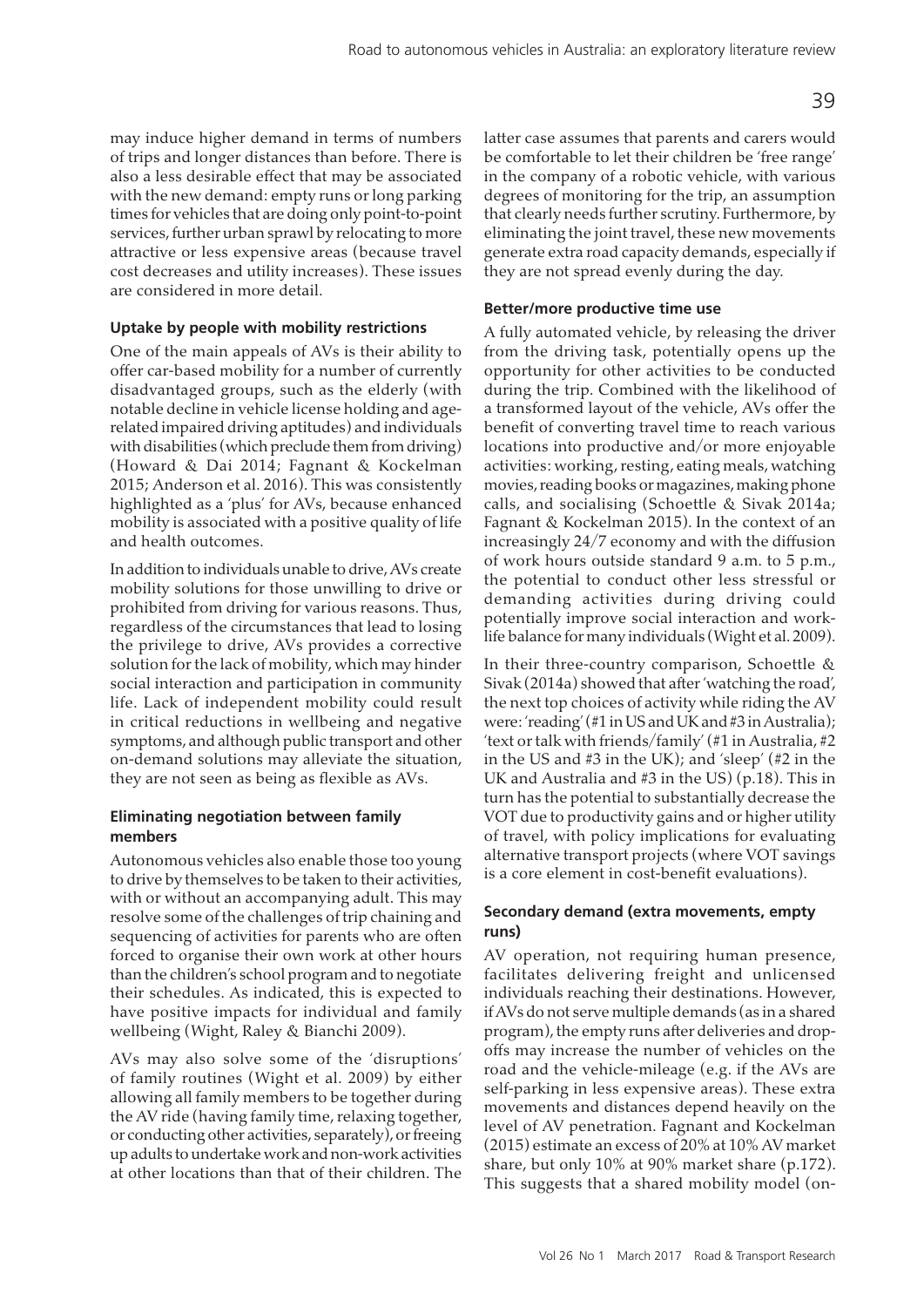demand services) holds great promise for traffic conditions, despite the concerns around loss of personal space and loss of control (a demand for travel is not considered in isolation, so dependency on others is not removed). We consider shared mobility models in the next section.

# **6. BUSINESS MODELS**

The current high price of AVs raises questions around the feasibility of whether people will own vehicles or share them. The notion of sharing vehicles is already being embraced with a recent report suggesting that worldwide around 5.8 million people are members of formal car-sharing entities with a total shared vehicle fleet of 86 000 vehicles (Bert et al. 2016). The same source suggests that the number of car-sharing participants is expected to grow dramatically by 2021 to 35 million participants, which in turn will reduce vehicle sales by 550 000 cars in an industry worth  $\epsilon$ 4.7 billion per annum. While these figures do not refer to AVs specifically, it is expected that in the future they may represent a non-trivial proportion. The shift to diverse mobility solutions may mean that up to 1 out of 10 new cars sold in 2030 are likely to be used as a shared vehicle (McKinsey & Company 2016) and this expansion of car sharing models will progress without the advent of fully automated vehicles. However, the prospect of a completely self-navigating vehicle, sometime in the future, will continue to encourage investment in mobility sharing technologies. This is because an AV is potentially cheaper than models that require a human driver.

In addition, AVs offer a more streamlined business model in that transferring vehicle insurance could be avoided. Insurance is a particular concern for public and private companies increasing their ridesharing activities, such as Uber. A new hybrid model may replace the driver-partner sharing model to an entrepreneur-sharing model, which eliminates the driver. This would significantly change the car sharing landscape. The Uber's CEO, Travis Kalanick has reportedly made frequent reference to the fact that the driver is the most expensive part of its operations, compounding challenges to the business model associated with legal questions around whether drivers are employees or contractors (della Cava 2016). These issues may be alleviated by removing the driver from the service.

Operationally, the AV lends itself to ride sharing because it potentially solves the relocation problem faced by one-way sharing models (Firnkorn & Müller 2015). Relocating AVs will involve some degree of empty running. However, the amount of empty kilometres could potentially be halved under a system of dynamic ride sharing, whereby more than one passenger destination can be serviced on the same trip (Fagnant & Kockelman 2015). To achieve this, passengers would need to be somewhat more flexible in their schedule and accept longer trip times.

In a recent stated choice exercise, younger travellers who identified themselves as being multimodal stated a higher intention to participate in dynamic ride sharing (Krueger, Rashidi & Rose 2016). Furthermore, these respondents were more likely to be currently using ride sharing and car sharing applications. Not limited by the discussion being on AVs, there is strengthening evidence that the next generation of independent travellers may not purchase their own car and may be more willing to pay for mobility services. Over recent years, younger people in Australia appear less likely to obtain a driver's licence (Delbosc & Currie 2013) and seem less influenced by the status and hedonic qualities of vehicle ownership than their parents (Delbosc & Currie 2014).

As indicated at the beginning of this section, fully autonomous vehicles can improve the outcomes for the segments of the community that are unable to drive. However, Anderson et al. (2016) point out that public authorities already provide paratransit services, but at a considerably higher cost than fixed route public transport services. From the point of view of sharing or flexible mobility models, the delivery of an affordable service seems to come down the cost savings made by removing a professional driver from the equation.

The role of AVs may extend into the regular public transport space. There is much less research on autonomous public transport networks than on driverless vehicles, with the exception being output from the City2Mobile project (e.g. Alessandrini et al. 2014). The concentration of research on the private vehicle may be counter intuitive because finding dedicated lanes – avoiding interactions with human drivers – is far easier for existing public modes. Alessandrini et al. (2015) indicate that different urban types would benefit from different automated public transport models. More dense corridors would benefit from high–tech buses, capable of platooning, but lower density suburbs would lend themselves to shared vehicles and on demand public transport acting as feeder services.

It is evident that the shared mobility models will continue to grow before AVs become mainstream. However, the prospect of driverless vehicles will reassure investment in this sector because of the cost savings. At present car sharing has its strongest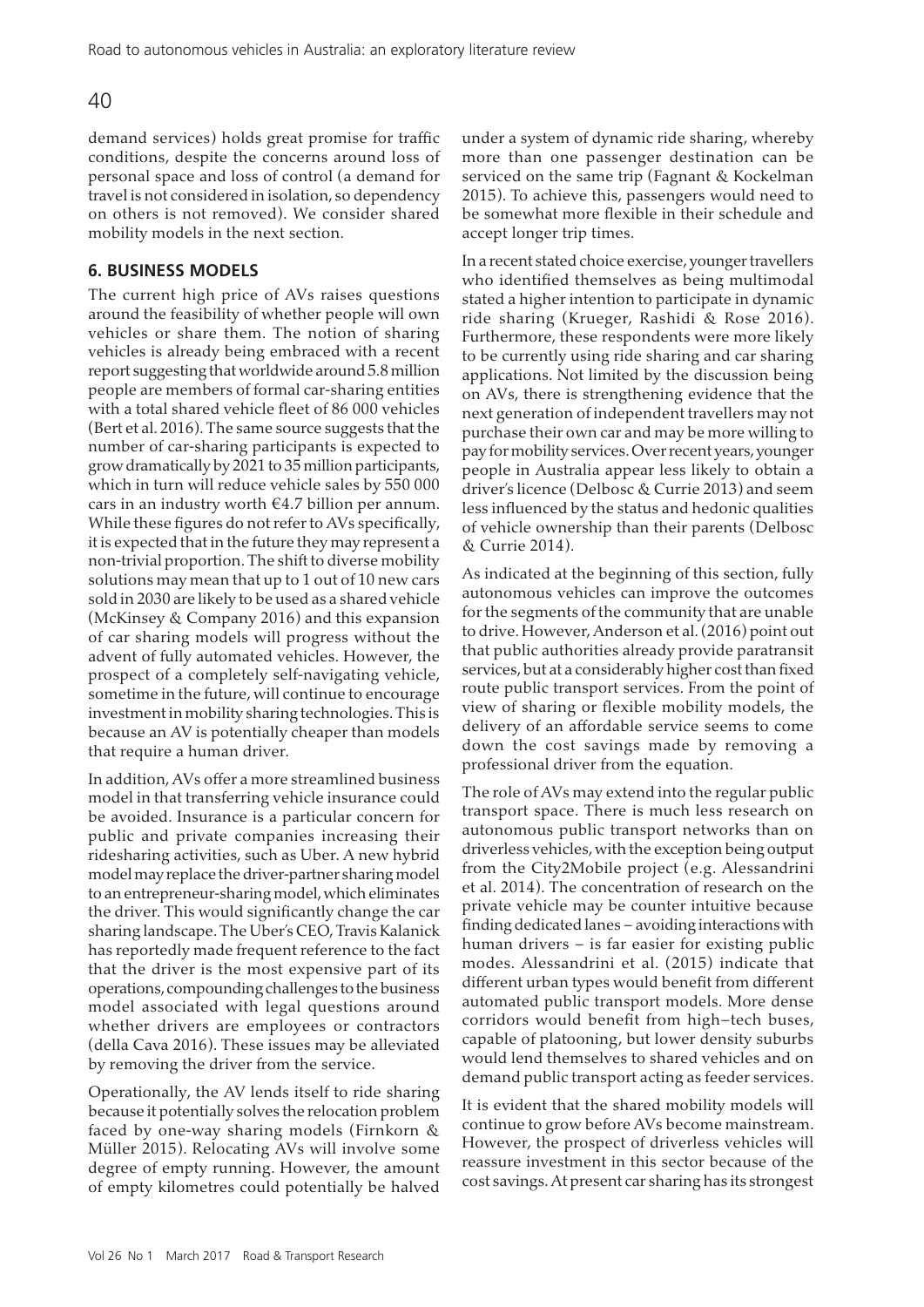hold in inner city Sydney and Melbourne (Dowling & Kent 2015). However, this is predominately due to the car-club models being affordable to households who need to make fewer trips by cars (Castle 2015). New business models of peer-to-peer sharing, such as Car Next Door, also demand monthly fees and high per use charges making them suited to the inner city, car free culture. The advent of driverless vehicles will blur the line between taxis and car sharing companies and may indeed undermine the club membership model. Furthermore, public authorities need to decide what role they will play in this market and whether the first and last mile is left to the private market or whether driverless on demand public transport will provide feeder services in low density Australian cities. Yet, driverless rail and busways offer lower technology options than fully autonomous vehicles that need to share the lane with human drivers. Mass public transport links appear to be an obvious entry point for driverless technology on our networks.

The previous discussion has indicated that AVs could have direct impacts on personal mobility, travel demand, system efficiency, reduced externalities, parking, public transport and other types of shared transport services. In addition, effects may be felt in other sectors of society due to the lowering of marginal costs (largely because there will be less need to own a vehicle) and opportunity costs that is likely to accompany large-scale introduction of AVs. For instance, people may choose to live further from work and other activities where housing is more affordable and make longer trips. A further impact could be the loss of many jobs in the professional driving sector, as drivers are replaced with robots. All these issues create challenges for policy-makers, without whose support AVs will likely remain confined to fiction.

## **7. POLICY CONSIDERATIONS**

## **Regulatory issues**

The introduction of AVs, will require significant changes in regulatory frameworks and liability regimes. The Australian National Transport Commission recently identified 716 potential legal barriers in the current federal, state and territory legislation (NTC 2016a,b,c). Among the most pertinent issues for consideration are if/how AVs should be regulated, what types of vehicles should be allowed on the road, safety standards, liability regimes, and privacy issues. An additional consideration in Australia is what elements of AV regulation should come under federal and/or state legislation. Clearly, a coordinated approach

is needed to ensure consistency across the country and to international standards (NTC 2016c). This is particularly so when considering V2V/ V2I communication plays an important role in unleashing the full potential of AVs. Commentators have recently cautioned Australia not to repeat the same mistake made on rail gauges (Retter 2016).

As a relative laggard in the AV space, Australia does have the (comparative) advantage of learning from regulatory efforts overseas. In the U.S., several states have passed legislation permitting on-road trials of AVs under specific circumstances (although equally interesting is that several have failed to do so), and federal policy guidelines have recently been published to provide assistance for testing, licencing and registration of AVs (NHTSA 2013). Within Australia, most of the federal push for legislation is coming from the NTC, although ANCAP as the main regulator of new vehicle standards is also clearly a key player. A critical issue, as with the U.S., is that while testing of vehicles is a federal level prerogative, testing of drivers is done at the state level. As Anderson et al. (2016) point out, this could cause complications for AVS because essentially the driver is now the vehicle.

## **Liability and insurance**

If AVs result in the levels of safety benefits alluded to earlier in this review, then insurance costs should go down. However, as yet, this is a big unknown, particularly if operating in mixed traffic as seems a probable scenario initially at least. Irrespective, it is unlikely current insurance models will work with AVs as it seems unreasonable to have the individual underwrite a vehicle that is operating autonomously. Suggestions are that the manufacturer of the vehicle and/or makers of the software components themselves could bear a larger brunt here, which could in turn stifle the introduction of new technology (Anderson et al. 2016). Further complexity is introduced for various reasons. First, the decision on what to do in the event of a possible crash now shifts from the driver to the machine and/or programmer. In turn, this could result in challenging decisions around, given a choice, whether the vehicle occupants are the priority or other road users. Second, it is probable that there will still be some level of human override as we transition to total automation, which raises questions around shared liability. Third, even under a fully automated regime, it is probable an AV will still be responding to user directions to some extent in terms of directives to pick them up/drop them off under specific conditions. For instance, if it is raining heavily, will the pricing regimes change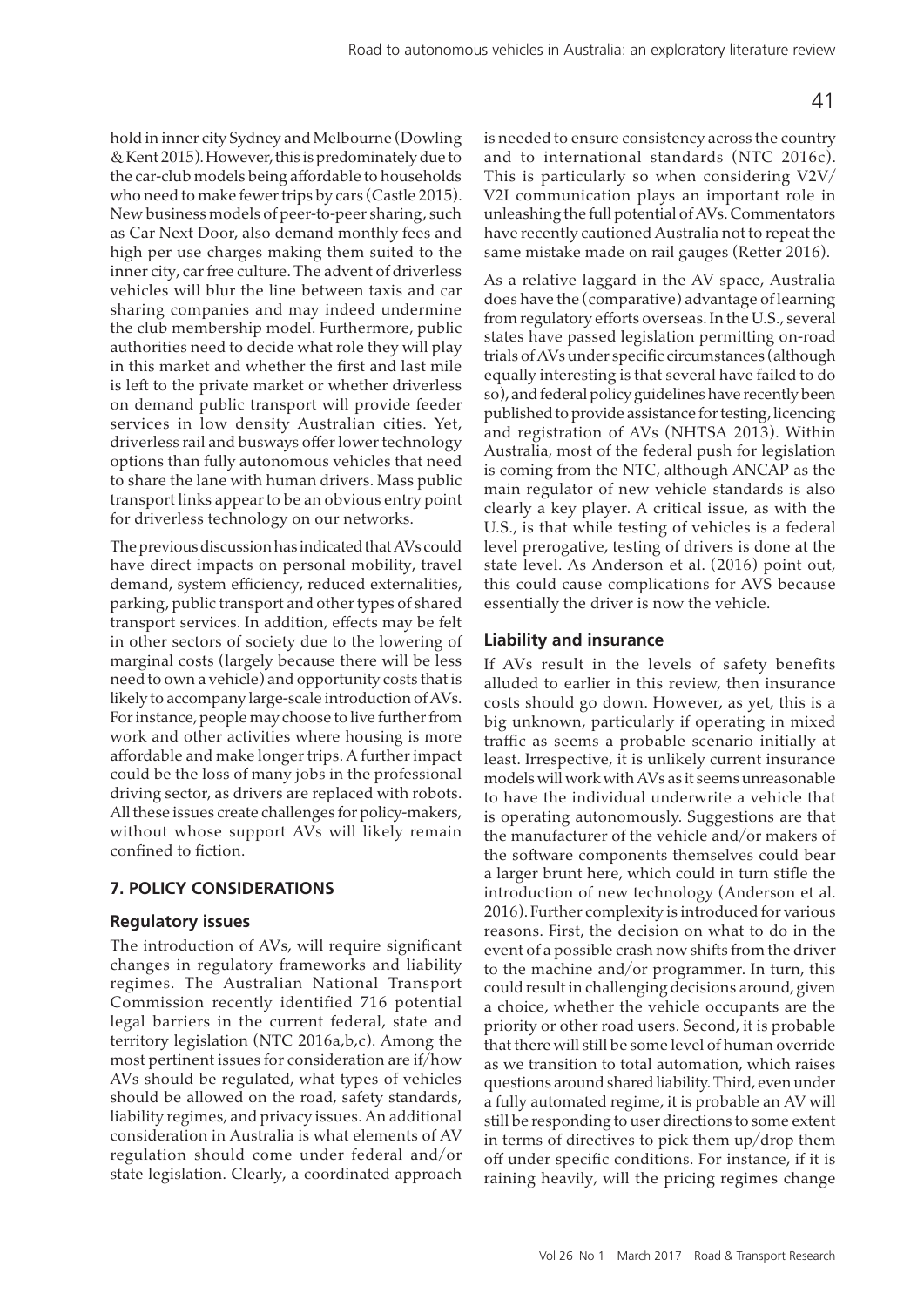and/or will there be certain conditions when the vehicle is programmed not to come and pick up a passenger?

# **Broader policy issues**

As alluded to in this review, AVs could have many tangential effects on mobility, location choice and others, which we cannot yet anticipate. One area that has received recent press is that of the potential impacts of AVs on parking requirements (Anderson et al. 2016). Provision of sufficient parking capacity in dense, urban areas is a perennial issue. It is a constant source of angst for both private travellers and businesses with parking-related searching contributing significantly to wasted VKT and associated negative externalities. Parking provision is also expensive both for the authority and consumer, but it provides a significant source of government revenue, both indirectly through taxation and directly through payments and fines. In theory, AVs should reduce parking demand because, once a passenger has been dropped off, the vehicle can then go on to pick up another passenger. With estimates as high as 30% of vehicles on city roads searching for a parking space, the potential impacts of the removal of this traffic are clearly significant (Shoup 2005). Looking further ahead, if AVs take off on a large-scale, this could reduce the demand for dedicated parking space, which could be converted to other land-uses of a more amenable nature such as parks and pedestrianised areas. However, this change is unlikely to happen without significant pain as many car-parks (e.g. multi-storey) are difficult to repurpose; moreover, car parks represent a significant source of revenue, implying that councils may have to look to make up the revenue shortfall through other charging mechanisms. In addition, AVs would also make parking an ineffective travel demand management tool. Owners might order AVs to seek cheaper parking or even roam or return to the base, especially if the roads are not priced (Sun, Gladstone & Taplin 2016).

## **8. SNAPSHOT OF AV RESEARCH AND TRIALS IN AUSTRALIA**

In Australia, other than the National Transport Commission leading the legislative review, the Australian Driverless Vehicle Initiative (ADVI) plays a significant role in coordinating AV activities at the national level. This started from the Driverless Vehicle Roundtable held in Sydney in 2014 at the 26th ARRB Conference, the result of which was summarised in a workshop report (Hillier, Wright & Damen 2014). However, most of the actual research and trials are in a state of competitive federalism

featuring a healthy contest between states and territories governments and institutions located in their boundaries. In this section we provide a snapshot on the AV research and trials around the country at the time of writing. Given the scattered nature of the activities, this is by no means a complete list and we acknowledge this may not cover all projects.

The Queensland government is cooperating with Bosch and QUT's Centre for Accident Research and Road Safety (CARRS) to test retrofitted AVs in its road network (Galvin 2016). The government also commissioned an independent review, 'Opportunities for Personalised Transport (OPT)' in October 2015, looking into a range of future trends in personal mobility including shared AVs (Washington et al. 2016). Tranter (2016) has concluded that much of Queensland's road and criminal laws can be adjusted to accommodate AVs and he also identified areas needing reform.

In NSW, the UNSW Research Centre for Integrated Transport Innovation (rCITI) partnered up with car sharing company GoGet to develop AV technology (UNSW 2014). Krueger et al. (2016) have used stated preference surveys to investigate the likely adopters of shared autonomous vehicles and their willingness to pay in terms of critical service attributes.

The ACT government and its opposition have both shown strong support for attracting AV trials (ABC 2016). In Victoria, the government is funding AU\$4.5 million to the development of Intelligent transport Systems which presumably include AV technology (Victoria State Government 2016). In October 2016, Bosch unveiled what was claimed to be 'the first self-driving car developed in Australia', with AU\$1.2 million support from the Victoria government (Lamacraft 2016). The car is highly but not fully autonomous (level 4 by SAE International Standard J3016).

The neighbouring state, South Australia, has hosted the International Driverless Cars Conference and its first AV trial with Volvo in 2015. In 2016, it became the first state to pass legislation that allows AV trials subject to approval by the transport minister (Tucker 2016). Subsequently, a significant announcement was made in late 2016 that the SA government had committed AU\$10 million in developing, demonstrating and deploying Connected and Autonomous Vehicles in the next three years (DPTI 2016), with a condition that all projects must happen in South Australia (Conway 2016).

In Western Australia, RAC (2016a), with the support of the state government, has purchased a Frenchmade driverless electric bus, which can carry 11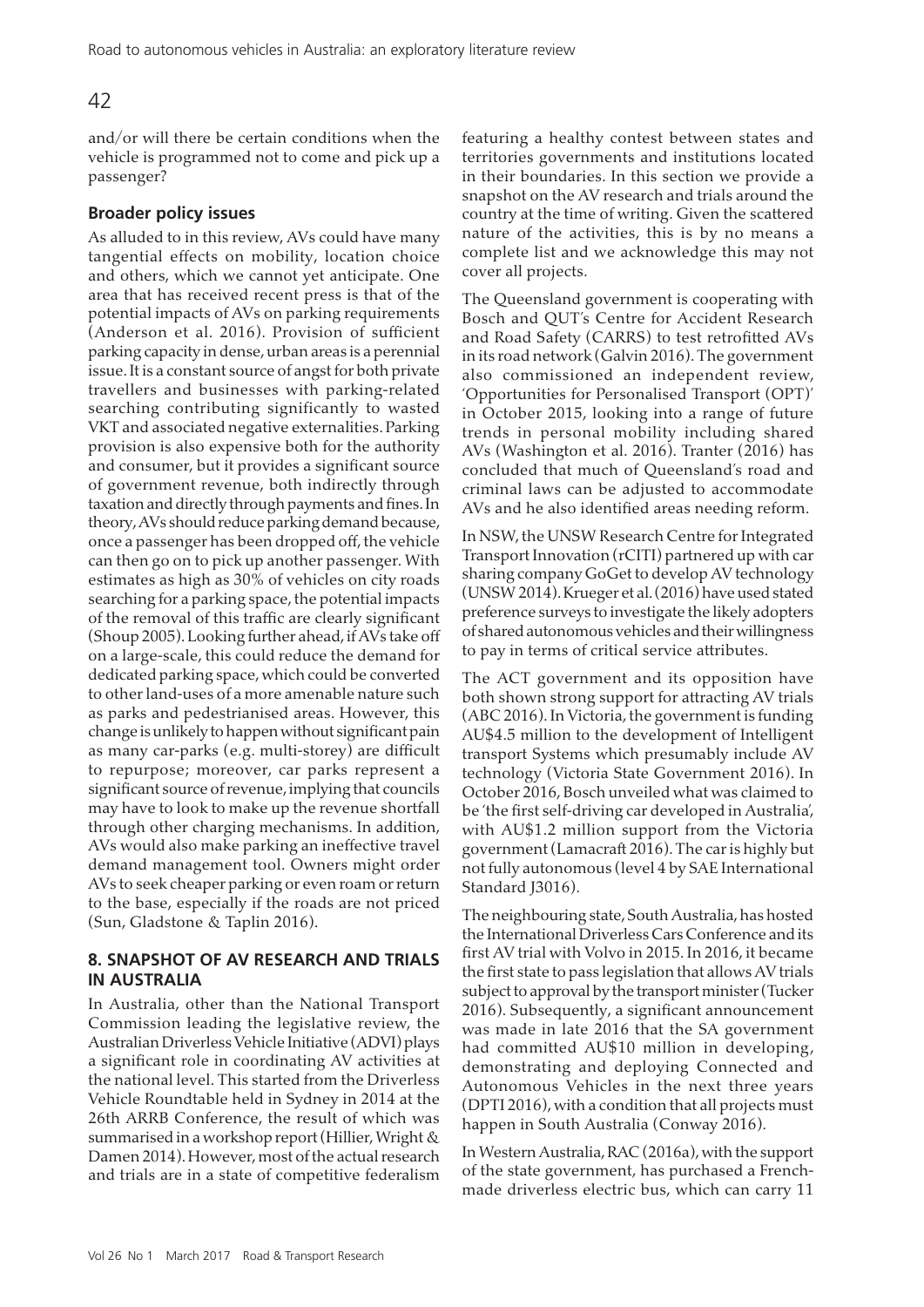passengers with the maximum speed of 45 km/h and average speed of 20-25 km/h (RAC 2016b). The trial, which is the first of its kind in Australia, has obtained government's approval and been running on public roads in South Perth since 31 August 2016 (RAC 2016c). The bus appears to operate at lower speeds than its capacity, possibly due to safety precautions. The UWA REV Project has also developed robotic vehicle control technologies, including a self-driving Formula SAE racecar and a retrofitted semi-autonomous BMW X5 (UWA 2016).

## **9. CONCLUDING COMMENTS**

This review, while by no means comprehensive, indicates several key issues and unknowns if Australia is to embark on a journey to automation. First, while vehicle automation is a 'hot topic' and several 'trials' are being conducted both overseas and in Australia, there are clearly many unknowns and barriers around why, how and when this should happen. Second, technologically speaking, automation of vehicles itself is not a new concept, with examples in other sectors, particularly rail, being around for decades. The difference here is that (unlike rail) and other instances where the environment can be constrained and controlled, roadways present a myriad of additional challenges for AVs to negotiate, particular within mixed traffic, pedestrians, cyclists etc. Third, Australia does not currently we have the legislative or regulatory framework in place to deal with AVs and it is likely to lead to fundamental changes in liability models. Fourth, dialogue around AVs seems to be accompanied by dramatic changes in the way mobility will be provided in the future with the implicit assumption that vehicles will be used more efficiently, through shared models. Evidence suggests in Australia (and elsewhere) that breaking the 'love affair' with a personal vehicle and the control it offers is likely to be a long, hard journey. Finally, if we look historically at road transport systems, inertia is a key feature and change happens very slowly. AVs may be coming, but there is a great deal of uncertainty around exactly when.

## **10. REFERENCES**

ABC 2016, 'Canberra should be test site for driverless cars, ACT Government says', *ABC News*, 8th March 2016, available at: http://www.abc.net.au/news/2016-03-08/ canberra-should-be-test-site-for-driverless-cars-actgovernment/7229524 [accessed March 07, 2017]

Alessandrini, A, Campagna, A, Delle Site, P, Filippi, F & Persia, L 2015, 'Automated vehicles and the rethinking of mobility and cities', *Transportation Research Procedia*, 5, pp.145-160.

Alessandrini, A, Cattivera, A, Holguin, C & Stam, D 2014, 'CityMobil2: challenges and opportunities of fully automated mobility', in: Gereon Meyer & Sven Beiker (Eds.) *Road Vehicle Automation*, Springer International Publishing, pp.169-184.

Anderson, JM, Kalra, N, Stanley, KD, Sorensen, P, Samaras, OA & Oluwatola, C 2016, *Autonomous Vehicle Technology: A Guide for Policymakers*, RAND Corporation, Santa Monica, CA, USA, available at: http://www.rand.org/pubs/ research\_reports/RR443-2.html [accessed March 07, 2017].

Arnaout, GMA & Arnaout, J-PC 2014, 'Exploring the effects of cooperative adaptive cruise control on highway traffic flow using microscopic traffic simulation', *Transportation Planning and Technology*, 37(2), pp.186–199.

Australian Government 2016, *Smart Cities Plan*, Canberra, Australia, available at: https://cities.dpmc.gov.au/smartcities-plan [accessed March 06, 2017].

Bazilinskyy, P, Kyryakidis, M. & de Winter, J 2015, 'An international crowdsourcing study into people's statements on fully a utomated driving', *Procedia Manufacturing, 3*, pp. 2534–2542.

Begg, D 2014, *A 2050 Vision for London: What are the Implications of Driverless Transport?*, Transport Times Reports, available at: http://www.transporttimes.co.uk/ reports.php [accessed March 07, 2017].

Bert, J, Collie, B, Gerrits, M & Xu G 2016, *What's Ahead for Car Sharing? The New Mobility and Its Impact on Vehicle Sales*, Boston Consulting Group, available at: http://www.bcg. de/documents/file206078.pdf [accessed March 07, 2017].

Carlson, MS, Desai, M, Drury, JL, Kwak, H & Yanco, HA 2014, 'Identifying factors that influence trust in automated cars and medical diagnosis systems', in: *AAAI Symposium on the Intersection of Robust Intelligence and Trust in Autonomous Systems*, Papers, Technical Report SS-14- 04, The AAAI Press, Palo Alto, California, pp. 20–27, available at: https://pdfs.semanticscholar.org/043b/ a1c59a3bc9e882b5baf99455d3519d33c4e9.pdf [accessed March 07, 2017].

Castle, J 2015, 'Car sharing services, should you jump on the car-sharing bandwagon?', *Choice Magazine Online*, available at: https://www.choice.com.au/transport/cars/ general/articles/car-sharing-vs-car-buying [accessed March 07, 2017]

Conway, J, 2016, *Future Mobility: Guidelines*, South Australia Department of Transport and Infrastructure, available at: http://www.dpti.sa.gov.au/\_\_data/assets/ pdf\_file/0007/277081/Future\_Mobility\_Guidelines.pdf [accessed March 06, 2017].

Davis, LC 2004, 'Effect of adaptive cruise control systems on traffic flow', *Physical Review E*, 69(6), pp.66-110.

Davis, LC 2007, 'Effect of adaptive cruise control systems on mixed traffic flow near an on-ramp', *Physica A: Statistical Mechanics and its Applications*, 379(1), pp.274–290.

Daziano, RA, Sarrias, M & Leard, B 2016, *Are Consumers Willing to Pay to Let Cars Drive for Them? Analyzing Responses to Autonomous Vehicles*, Discussion Paper, RFF DP 16-35, Resources for the Future, Washington DC, August 19, 2016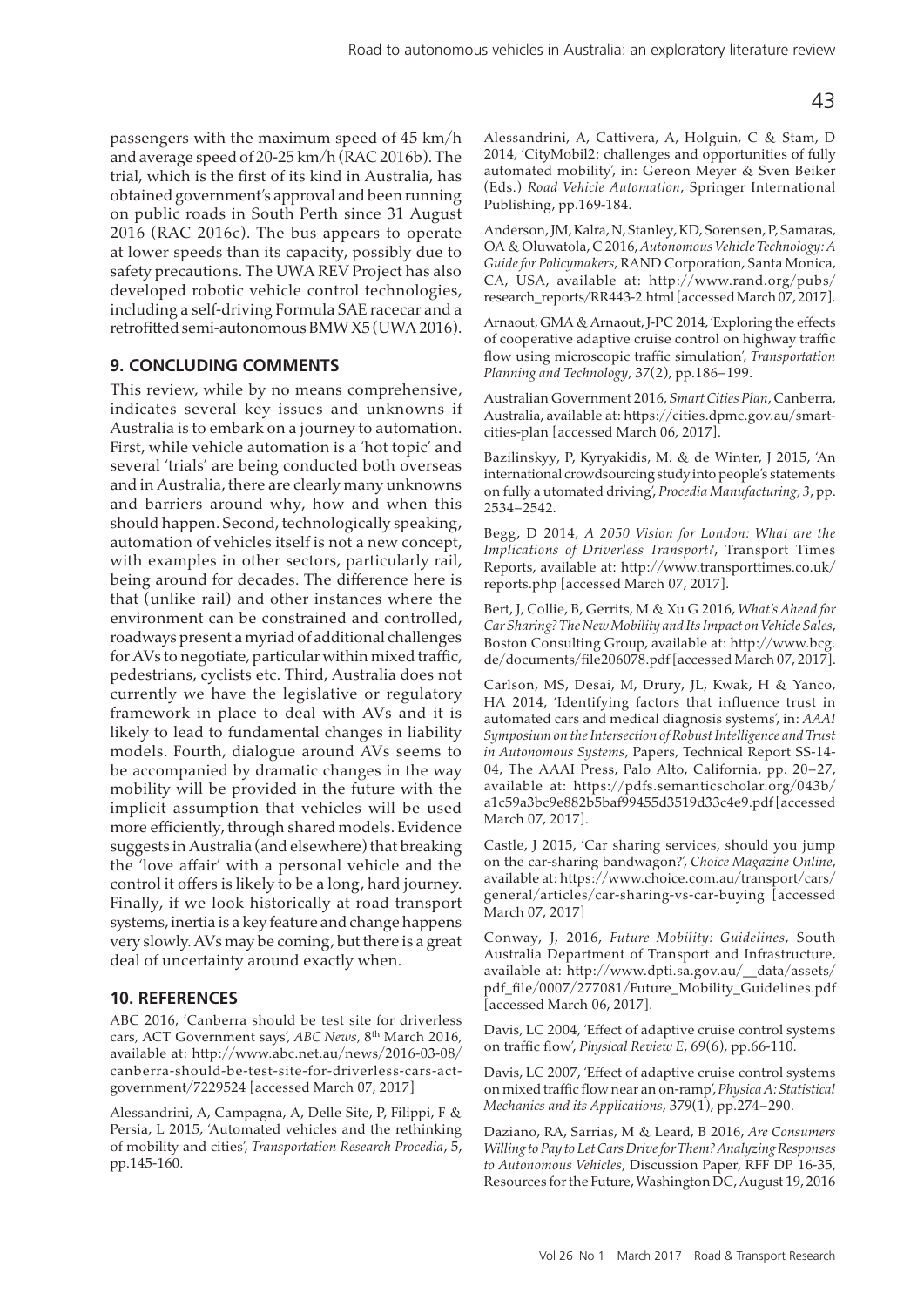Delbosc, A & Currie, G 2013, 'Causes of youth licensing decline: A synthesis of evidence', *Transport Reviews*, 33(3), pp.271-290.

Delbosc, A & Currie, G 2014, 'Using discussion forums to explore attitudes toward cars and licensing among young Australians', *Transport Policy*, 31(1), pp.27-34.

della Cava, M 2016, Uber tests self-driving cars in Pittsburgh, *USA Today*, 19 May 2016, available at: http:// www.usatoday.com/story/tech/news/2016/05/19/uberbegins-testing-self-driving-cars-pittsburgh/84587848/ [accessed March 07, 2017].

Dowling, R & Kent, J 2015, 'Practice and public–private partnerships in sustainable transport governance: The case of car sharing in Sydney, Australia', *Transport Policy*, 40, pp.58-64.

DPTI 2016, *Future Mobility Lab Fund: A Test Bed for Innovation in Transport*, South Australia Department of Planning Transport and Infrastructure, Adelaide, available at: http:// www.dpti.sa.gov.au/transportinnovation [accessed March 07, 2017].

Dresner, K & Stone, P 2008, 'A multiagent approach to autonomous intersection management', *Journal of Artificial Intelligence Research*, 31, pp.591–656.

Fagnant, D & Kockelman, K 2015, 'Preparing a nation for autonomous vehicles: opportunities, barriers and policy recommendations', *Transportation Research A*, 77, pp.167- 181.

Firnkorn, J & Müller, M 2015, 'Free-floating electric carsharing-fleets in smart cities: The dawning of a postprivate car era in urban environments?', *Environmental Science & Policy*, 45, pp.30-40.

Florin, R & Olariu, S 2015, 'A survey of vehicular communications for traffic signal optimization', *Vehicular Communications*, 2(2), pp.70–79.

Fraedrich, E & Lenz, B 2014, 'Automated driving – individual and societal aspects entering the debate', *Transportation Research Record*, 2416, pp.64–72.

Galvin, P 2016, 'Qld commits to building out driverless car strategy', *Tech Exec*, available at: http://techexec.com. au/qld-commits-to-building-out-driverless-car-strategy/ [accessed March 07, 2017].

Ge, JI & Orosz, G 2014, 'Dynamics of connected vehicle systems with delayed acceleration feedback', *Transportation Research C*, 46, pp.46–64.

Gouy, M, Wiedemann, K, Stevens, A, Brunett, G. & Reed, N 2014, 'Driving next to automated vehicle platoons: How do short time headways influence non-platoon drivers' longitudinal control?', *Transportation Research Part F*, 27(B), pp.264–273.

Guler, S, Menendez, M & Meier, L 2014, 'Using connected vehicle technology to improve the efficiency of intersections', *Transportation Research C*, 46, pp.121–131.

Hillier, P, Wright, B & Damen, P 2014, *Readiness for Selfdriving Vehicles in Australia*, ARRB Group Ltd., Vermont South, Vic., available at: http://advi.org.au/wp-content/ uploads/2016/04/Workshop-Report-Readiness-for-SelfDriving-Vehicles-in-Australia.pdf [accessed March 07, 2017]

Horn, BKP 2013, 'Suppressing traffic flow instabilities', in: *16th International IEEE Conference on Intelligent Transportation Systems (ITSC 2013)*, The Hague, The Netherlands: IEEE, pp.13–20. (DOI: 10.1109)

Howard, D & Dai, D 2014, 'Public perceptions of selfdriving cars: The case of Berkeley, California', *93rd Annual Meeting of the Transportation Research Board* Compendium of Papers.

Kesting, A, Treiber, M, Schönhof, M. & Helbing, D 2008, 'Adaptive cruise control design for active congestion avoidance', *Transportation Research C: Emerging Technologies*, 16(6), pp.668–683.

Krueger, R, Rashidi, TH & Rose, JM 2016, 'Preferences for shared autonomous vehicles', *Transport Research Part C: Emerging Technologies*, 69, 343–355.

Kyriakidis, M, Happee, R & de Winter, JCF 2015, 'Public opinion on automated driving: Results of an international questionnaire among 5000 respondents', *Transportation Research F*, 32, pp.127–140.

Lamacraft, T 2016, 'Australia's first self-driving car ready for the road this week', *ABC News*, 5 October 2016, available at: http://www.abc.net.au/news/2016-10-05/aussie-selfdriving-car-unveiled/7904602 [accessed March 06, 2017].

Levin, MW & Boyles, SD 2016, 'A cell transmission model for dynamic lane reversal with autonomous vehicles', *Transportation Research Part C: Emerging Technologies*, 68, pp.126–143.

Le Vine, S, Zolfaghari, A & Polak, J 2015, 'Autonomous cars: The tension between occupant experience and intersection capacity', *Transportation Research C: Emerging Technologies*, 52, pp.1–14.

Li, Z, Chitturi, M, Zheng, D, Bill, A & Noyce, D 2013, 'Modeling reservation-based autonomous intersection control in VISSIM', *Transportation Research Record*, 2381, pp.81–90.

Liang, C-Y & Peng, H 2000, 'String stability analysis of adaptive cruise controlled vehicles', *JSME International Journal Series C*, 43(3), pp.671–677.

Lu, Q & Kim, K 2016, 'Intelligent intersection management of autonomous traffic using discrete-time occupancies trajectory', *Journal of Traffic and Logistics Engineering*, 4(1), pp.1–6.

Madigan, R, Louw, T, Dziennus, M, Graindorge, T, Ortega, E, Graindorge, M & Merat, N 2016, 'Acceptance of automated road transport systems (ARTS): An adaptation of the UTAUT Model', *Transport Research Procedia,* 14, 2217–2226.

McKinsey & Company 2016, *Automotive Revolution – Perspective Towards 2030*, McKinsey & Company, available at:http://www.mckinsey.com/~/media/mckinsey/ industries/high%20tech/our%20insights/disruptive%20 trends%20that%20will%20transform%20the%20auto%20 industry/auto%202030%20report%20jan%202016.ashx [accessed March 07, 2017].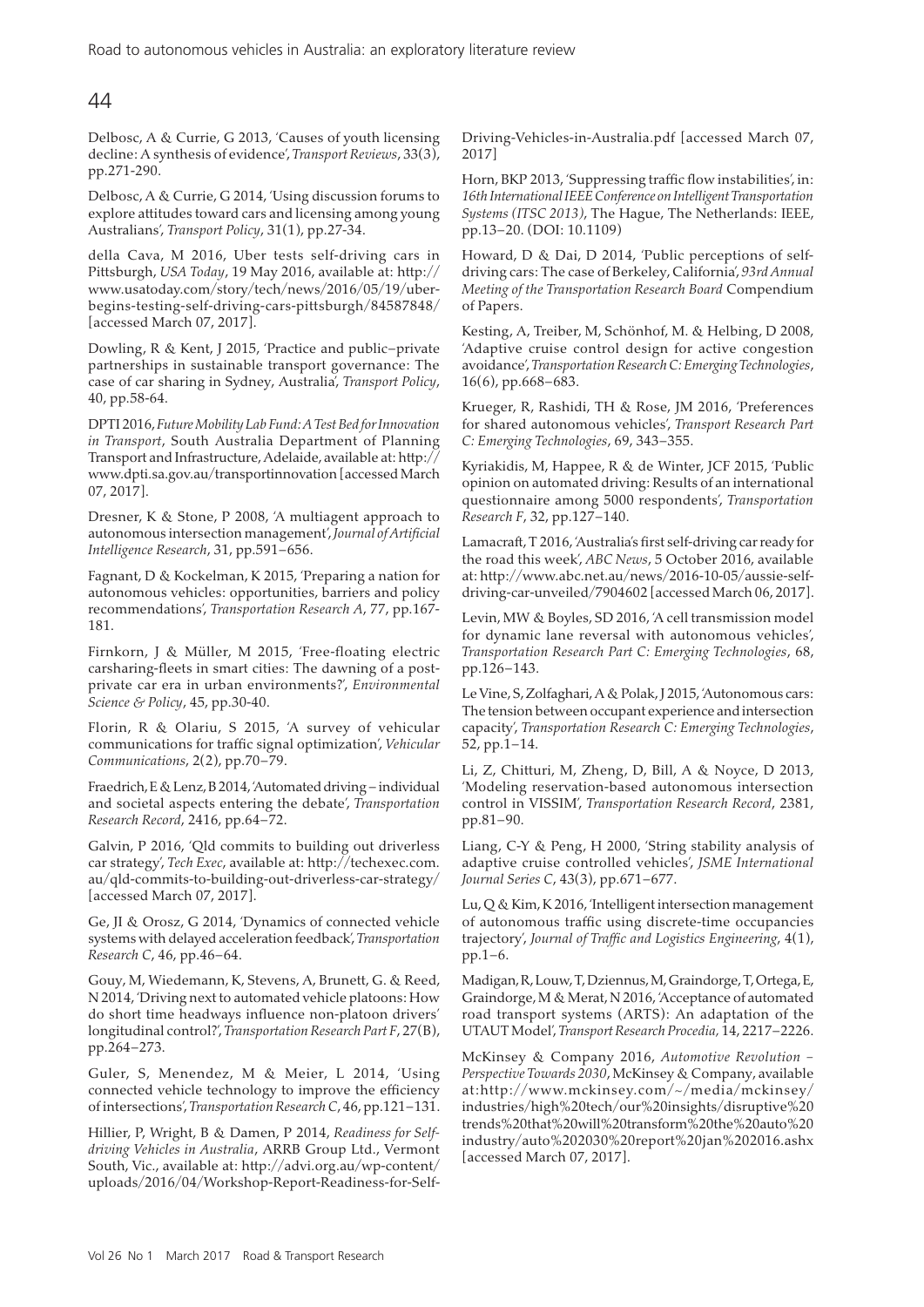NHTSA 2013, *Preliminary Statement of Policy Concerning Automated Vehicles*, National Highway Traffic Safety Administration, Washington, DC, available at: https:// www.nhtsa.gov/staticfiles/rulemaking/pdf/Automated\_ Vehicles\_Policy.pdf [accessed March 07, 2017].

NTC 2016a, *Regulatory Barriers to More Automated Road and Rail Vehicles: Issues Paper*, National Transport Commission, Melbourne, Australia, available at: http://www.ntc. gov.au/Media/Reports/(66E42530-B078-4B69-A5E3- 53C22759F26E).pdf [accessed March 07, 2017].

NTC 2016b, *Regulatory Options for Automated Vehicles: Annex*, National Transport Commission, Melbourne, Australia, available at: http://www.ntc.gov.au/Media/ Reports/(264DF9EA-6247-42C9-8D07-F39E76E95258). pdf [accessed March 07, 2017].

NTC 2016c, *Regulatory Options for Automated Vehicles: Executive Summary*, National Transport Commission, Melbourne, Australia, available at: http://www.ntc. gov.au/Media/Reports/(80E9EBF1-53F0-44F7-96CF-07D60A324122).pdf [accessed March 07, 2017].

Orosz, G & Stépán, G 2006, 'Subcritical Hopf bifurcations in a car-following model with reaction-time delay', *Proceedings of the Royal Society of London A: Mathematical, Physical and Engineering Sciences*, 462(2073), pp.2643–2670.

Payre, W, Cestac, J & Delhomme, P 2014, 'Intention to use a fully automated car: Attitudes and a priori acceptability', *Transportation Research F*, 27, pp.252-263.

Petit, J & Shladover, SE 2015, 'Potential cyberattacks on automated vehicles', *IEEE Transactions on Intelligent Transportation Systems*, 16(2), pp.546–556.

RAC 2016a, 'Driverless, fully electric shuttle a reality in RAC's new staged trial', *RAC eNews*, Royal Automobile Club, available at: http://rac.com.au/news-community/newsand-reports/publications/rac-enews/rac-enews-2016/ rac-driverless-bus-first-trial [accessed March 07, 2017].

RAC 2016b, *Getting to Know RAC Intellibus*, Royal Automobile Club of Western Australia, West Perth WA, available at http://intellibus.rac.com.au/self-driving-bus-features [accessed March 2017].

RAC 2016c, 'Australia's first driverless bus is on the open road', *RAC Media Release*, 31 August 2016, Royal Automobile Club of Western Australia, West Perth, WA, available at https://rac.com.au/about-rac/media/media-releases [accessed March 2017].

Retter, P 2016, 'The 716 rules blocking driverless cars', *WA Today*, 10 May 2016, available at: http://www.watoday.com. au/business/consumer-affairs/the-716-rules-blockingdriverless-cars-20160509-gopyoa.html [accessed March 07, 2017].

SAE 2014, *Taxonomy and Definitions for Terms Related to On-Road Motor Vehicle Automated Driving Systems*, International Standard J3016, Society of Automotive Engineers, available at: www.sae.org/autodrive [accessed March 07, 2017].

Schoettle, B & Sivak, M 2014a, *A Survey of Public Opinion about Autonomous and Self-Driving Vehicles in the U.S., the U. K., and Australia*, Report UMTRI-2014-21, University of Michigan Transportation Research Institute, available at: https://deepblue.lib.umich. edu/bitstream/handle/2027.42/108384/103024. pdf?sequence=1&isAllowed=y [Access March 07, 2017].

Schoettle, B & Sivak, M 2014b, *Public Opinion about Selfdriving Vehicles in China, India, Japan, the U.S., the U.K., and Australia*, Report UMTRI-2014-30, University of Michigan Transportation Research Institute, available at: https://deepblue.lib.umich.edu/bitstream/ handle/2027.42/109433/103139.pdf?seque [Access March 07, 2017].

Schoettle, B. & Sivak, M 2015a, *A Preliminary Analysis of Real-World Crashes Involving Self-Driving Vehicles*, Report UMTRI-2015-34, The University of Michigan Transportation Research Institute, available at: http:// umich.edu/~umtriswt/PDF/UMTRI-2015-34.pdf [accessed March 07, 2017]

Schoettle, B & Sivak, M 2015b, *Motorists' Preferences for Different Levels of Vehicle Automation*, Report UMTRI-2015-22, The University of Michigan Transportation Research Institute, available at: https://deepblue.lib.umich.edu/ bitstream/handle/2027.42/114386/103217.pdf [accessed March 07, 2017].

Schoettle, B & Sivak, M 2015c, *Potential Impact of Self-driving Vehicles on Household Vehicle Demand and Usage*, Report UMTRI-2015-3), The University of Michigan Transportation Research Institute, available at: https://deepblue.lib. umich.edu/bitstream/handle/2027.42/110789/103157. pdf?sequence=1&isAllowed=y [accessed March 07, 2017].

Shladover, SE 2009, 'Cooperative (rather than autonomous) vehicle-highway automation systems', *IEEE Intelligent Transportation Systems Magazine*, 1(1), pp.10–19.

Shoup, D 2005, *The High Cost of Free Parking*, Updated Edition, Planners Press, U.S.A.

Singh, S 2015, *Critical Reasons for Crashes Investigated in the National Motor Vehicle Crash Causation Survey, Traffic Safety Facts Crash Stats*, Report No. DOT HS 812 115, National Highway Traffic Safety Administration, U.S. Department of Transportation, Washington DC, USA, available at: https://crashstats.nhtsa.dot.gov/Api/Public/ ViewPublication/812115 [accessed March 07, 2017]

Sommer, K 2013, *Continental Mobility Study 2013*, Continental AG, Hanover, Germany, available at http://www.continental-corporation.com/www/ download/pressportal\_com\_en/themes/initiatives/ channel mobility study en/ov mobility study2013 en/ download\_channel/pres\_mobility\_study\_en.pdf [accessed 07 March, 2017].

Sun, Y, Gladstone, L & Taplin, J 2016, 'Hype or hope – can future transport technologies ease congestion?', in: Biermann, S, Olaru, D. and Paül, V. (eds.), *Planning Boomtown and Beyond*, UWA Publishing, Perth, Australia (in press).

Tachet, R, Santi, P, Sobolevsky, S, Reyes-Castro, LI, Frazzoli, E, Helbing, D & Ratti C 2016, 'Revisiting street intersections using slot-based systems', *Plos One*, 11(3), p.e0149607.

Tranter, K 2016, 'The challenges of autonomous motor vehicles for Queensland road and criminal laws', *QUT Law Review*, 16(2), pp.59–81.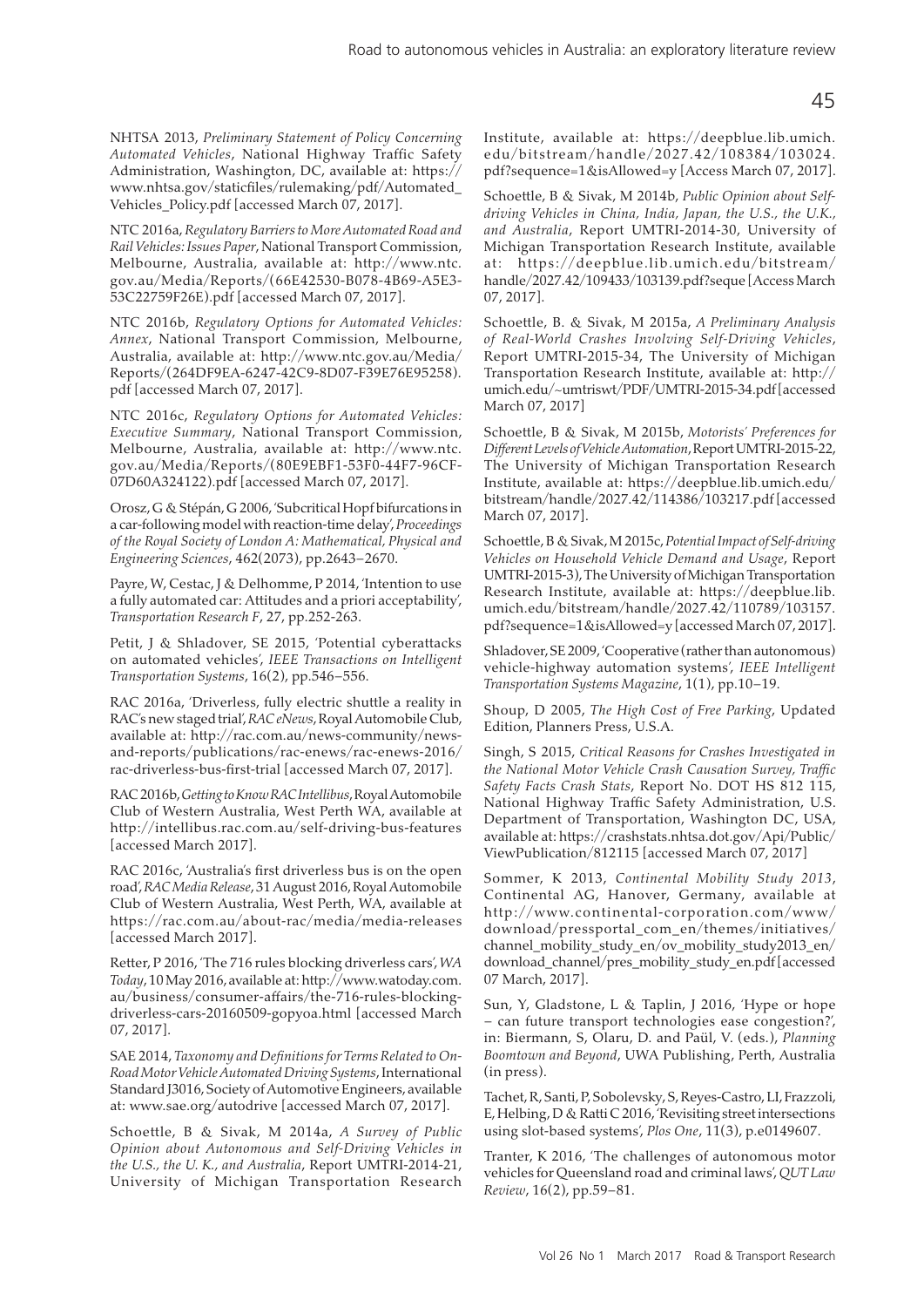Trimble, TE, Bishop, R, Morgan, JF & Blanco, M 2014, 'Human factors evaluation of levels 2 and 3 automated driving concepts: past research, state of automation technology, and emerging system concepts', in: Reeves, J. (Ed.) *Human Factors in Automated Driving Scenarios*, USA: Nova Science Publishers, Inc., pp.2-94.

Tucker, H 2016, 'South Australia has just legalised driverless cars', *Business Insider Australia*, available at: http://www. businessinsider.com.au/south-australia-has-just-legaliseddriverless-cars-2016-4 [accessed March 06, 2017].

Underwood, SE 2014, 'Automated vehicles forecast vehicle symposium opinion survey', *The 2014 Automated Vehicles Symposium*, San Francisco, USA, July 15-17, available at: https://higherlogicdownload.s3.amazonaws.com/ AUVSI/3a47c2f1-97a8-4fb7-8a39-56cba0733145/ UploadedFiles/AVS%202014%20Proceedings%20-%20 Final%20(Dec%202014).pdf [accessed March 07, 2017].

UNSW 2014, 'Working with industry on a 'self-driving' car', *UNSW Newsroom*, available at: http://newsroom.unsw.edu. au/news/technology/working-industry-self-driving-car [accessed March 07, 2017].

UWA 2017, *The REV Project*, The University of Western Australia, Perth, available at: http://revproject.com/ [accessed March 07, 2017].

Vander Werf, J, Shladover, SE, Miller, MA & Kourjanskaia, N 2002, 'Effects of adaptive cruise control systems on highway traffic flow capacity', *Transportation Research Record*, 1800, pp.78-84.

van Nunen, E, Kwakkernaat, MRJAE, Ploeg, J & Netten, BD 2012, Cooperative competition for future mobility, *IEEE Transactions on Intelligent Transportation Systems*, 13(3), pp.1018–1025.

Victoria State Government 2016, *Intelligent Transport Grants Now Open*, Media Release 11 March 2016, available at: http://www.premier.vic.gov.au/intelligent-transportgrants-now-open/ [accessed March 07, 2017].

Washington, S, Aminmansour, S, Zheng, Z & Whitehead, J 2016, 'The impact of car sharing and self-driving vehicles on future mobility: Why governments and mobility providers should pay attention', The Queensland Government: *Opportunities for Personalised Transport: An Independent Review into Taxi, Limousine and Rideshare Services in Queensland*, Paper 3, available at: https://optreviewqld. com.au/about-the-review/documents/33171/download [accessed March 07, 2017].

Wight, VR, Raley, SB & Bianchi, SM 2009, 'Time for children, one's spouse and oneself among parents who work nonstandard hours', *Social Forces*, 87(1), pp.243-271.

Zhang, L & Orosz, G 2013, 'Designing network motifs in connected vehicle systems: delay effects and stability', in *Proceedings of the ASME 2013 Dynamic Systems and Control Conference*, Palo Alto, California, USA, The American Society of Mechanical Engineers (ASME), Paper No. DSCC2013-4081, pp. V003T42A006: 10 pages.



## **Yuchao Sun**

Dr Yuchao Sun has worked in both industry and academia, in which he participated in a range of research and consulting activities including some large scale infrastructure and mining projects. His main research interests include emergence and bio-inspired algorithms, the impact of future transport technologies especially Connected and Autonomous Vehicles, transport modelling, data analytics, optimisation (Genetic Algorithms), and Discrete Event Simulation for supply chain management.



## **Doina Olaru**

Associate Professor Doina Olaru is an academic in Management and Organisations at The University of Western Australia, Faculty of Arts, Business, Laws, and Education. She is interested in assisting planning decisions through better understanding of travel behaviour. Her recent projects include transit-oriented developments, valuation of transport infrastructure in the real estate market, environmental and social impacts of transport, and exposure to air pollutants.



## **Brett Smith**

Dr Brett Smith is a lecturer at UWA Business School and a research associate with the Planning and Transport Research Centre (PATREC). He submitted his PhD. on transport economics in 2011, being awarded with the BHP Best PhD Thesis, UWA Business School, and the International Association of Travel Behaviour Research (IATBR) Eric Pas Dissertation Prize. His research interests are mode choice modelling, residential location choice and the choice of new vehicle technology. He teaches on the MBA and has served as director of the Masters of Information Systems and Logistics Management.